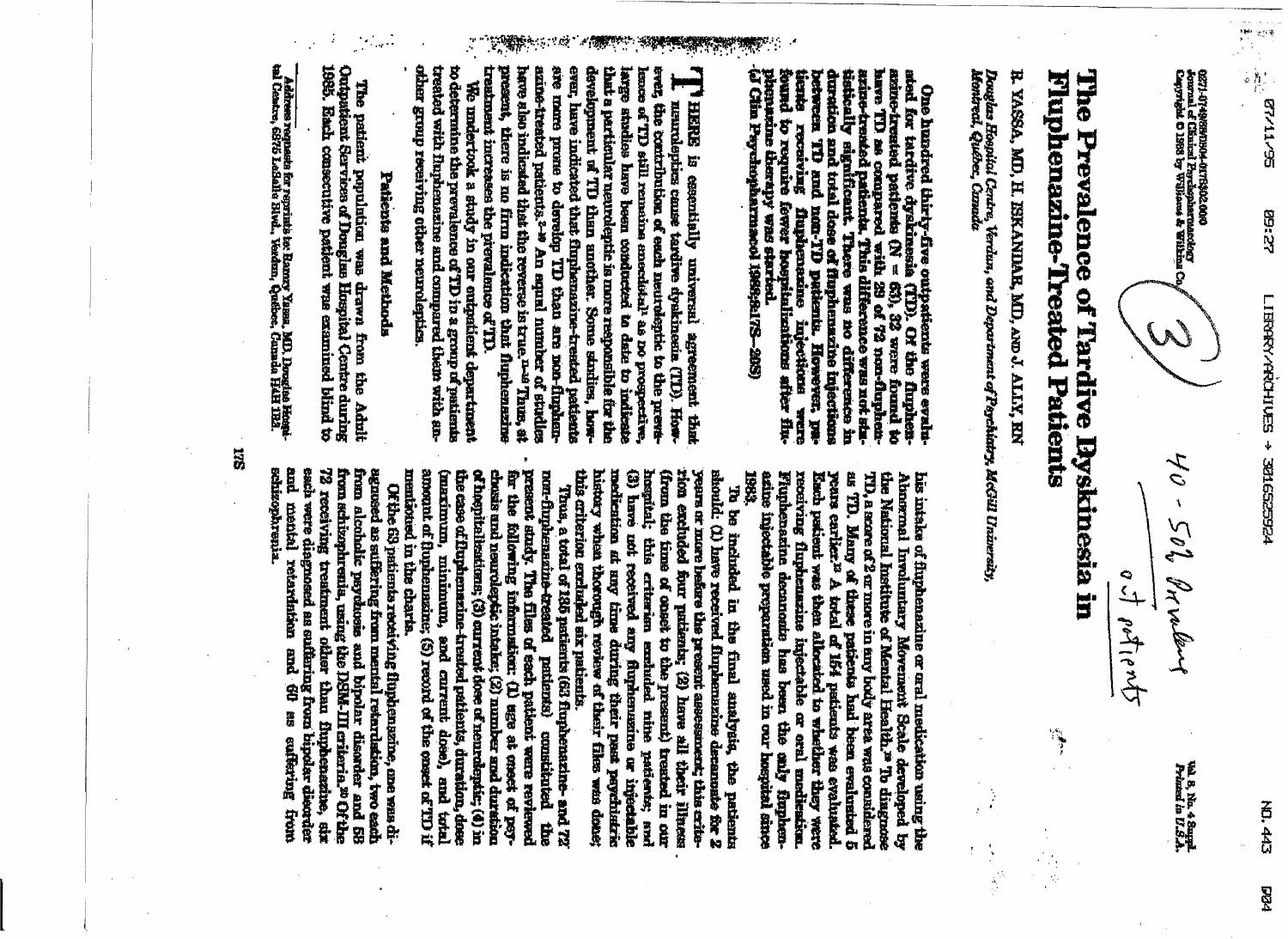**BR** 

**188** J CLIN PSYCHWARMANN, VOLEVIO 4, AND 1988

#### Results

### Prendence of TD

chlorpromazine daily, although some authors<sup>ta</sup> sugverted according to Davis' formulae.<sup>29</sup> chlarpromazine daily. Other medications were congested that this does wand be equivalent to 2,000 mg where 25 mg intramuscularly every 2 weeks = 300 mg ferent. Fluphenazine injertima were converted accura-<br>ing to a formula enggested by Nestonos and culteagues<sup>31</sup> curtent dose of neuroleptics were not significantly difboth greasps were significantly older than non-TD pa-1.6, nat significant). As noted in Table 1, TD patients in  $(40.3\%)$  non-fluphenazine-treated patients  $(\chi^2$  [2 cf] = showed evidence of 'ID, as compared with 29 of 72 tients. Elowever, duration of neuroleptic treatment and Of the fluphenazine-treated patients 32 of 63 (50.8%)

### TD severity and oned

global rating was considered, as compared with 14 mild, 13 moderate. tients. Of the non-flupbenazine-treated patients, ered as showing mild and ifs moderate TD, when the treated patients. TD was described in three patients bewas noted in 15 of 29 patients. fluphenazine therapy, while it was not noted in 11 pafore flupbenazine therapy was started and in 18 after Of the flupensatine-tranted patients, 17 were counted. Ë

### Sex diatribution

patients. TD was equally distributed in men and women (45.5% versus 44.8%, respectively). and 66.7%, respectively, in non-fluphenezine-treated injections (54% versus 46%) as compared with 35.3% More men then women were receiving fluphentatine

### Current medication

and methodrimaprazine to seven women and six men,<br>perphenatine to five women and three men, thioridafluoperazine to 13 women and three men, haloperidal zine to four women and two men, and prochlorperazine azine was prescribed to 23 women and four men, tri-Of the non-fluphenazine-treated patients, chlorprom-

> given to one woman and two men and carbamazepine to to one woman and three men. In addition, lithium was

Yasın and Armointes

preseribed to 15 patients. one woman and one men. Two or mare neuraleptics were Of the fluphenazine-treated patients, two women and

**Altro** zine; one man, perphenazine; and one man, trifluoper**azine.** four men were also prescribed chlorpromatine; two<br>men, haloperidel; a man and a woman, methoritine<br>pre-Thus, 51 patients were receiving fluphenezine

## Concurrent artiparkinsonna drugs

treated patients, 10 (34.5%) were receiving antiparkin-<br>souican drugs as compared with 22 of the fluphenseine-[2 df]  $\Rightarrow$  9.06,  $p < 0.005$ . Of the TD non-flupherozinewere receiving antiparkinomian drugs as compared with 40 (63.5%) in funherizatio-treated patients ty<sup>2</sup> treated patients (68.8%;  $x^2$  [2 df] = 7.2,  $p < 0.01$ ). Of the non-flupheneralne-treated patients, 27 (37.5%)

## TD in fluphenzizue-trented patients

cant (Table 2). cilier variables studied, nme was statistically agnifi-TI patients were significantly udden. However, of the We compared funder<br>azine-treated points and patients with and without  $\Omega$  <br>on several variables. As moted in Table 2,

tions significantly decreased after the introduction of trappenazine injections is shown in Table 3. It should be treatment were considered. noted that anly admissions after the start of neural title The fast that the number and duration of hospitaliza-

#### Discussion

putients assessed. This high prevalence of ID may be increases with age. age of patients is 60 years). In a review of the literature,<br>Smith and Baldessarini<sup>24</sup> indicated that the risk of TD related to the older patient population examined (mean Our study indicates that TD was present in 45% of the

does not increase the prevalence of TD when campared with patients who do not receive fluplanazine therapy Our study also indicates that flupbensame treatment

Tasse 1. Demographic characteristics of dupbenscine and non-duplemanine-treated patients (mean  $\pm$  SI)

|                                           |                      | phenazine-treated pariscata |                    | montazine-treated pathent               |
|-------------------------------------------|----------------------|-----------------------------|--------------------|-----------------------------------------|
| <b>Variabies</b>                          | $170 \text{ cm}$     | <b>Resp. 18</b>             | <b>121 = 291</b>   | <b>Cost = NO CLI-VAN</b>                |
| ege<br>B                                  | 227 Tole<br>401 Tole | $1767 + 1095$ $1/2$         | 626454             | 的复数地位                                   |
| <b>Duration</b> of centraleptic treatment |                      |                             | T19 F 555          | 2054 ± 20.0                             |
| <b>Chryside drive</b><br>(extensity)      | 2005 ± 229.4         | <b>489.5 ± 5.821.4</b>      | <b>GECC + GYGS</b> | <b><i><u><b>ASIS = LEKS</b></u></i></b> |
| Imag, chiliar promussion equivalensi.     |                      |                             |                    |                                         |
|                                           |                      |                             |                    |                                         |

 $\begin{array}{l} \mbox{if $\mathcal{C}(t)=0.003$}\\ \mbox{if $\mathcal{C}(t)=0.02$, $t>0.02$,} \end{array}$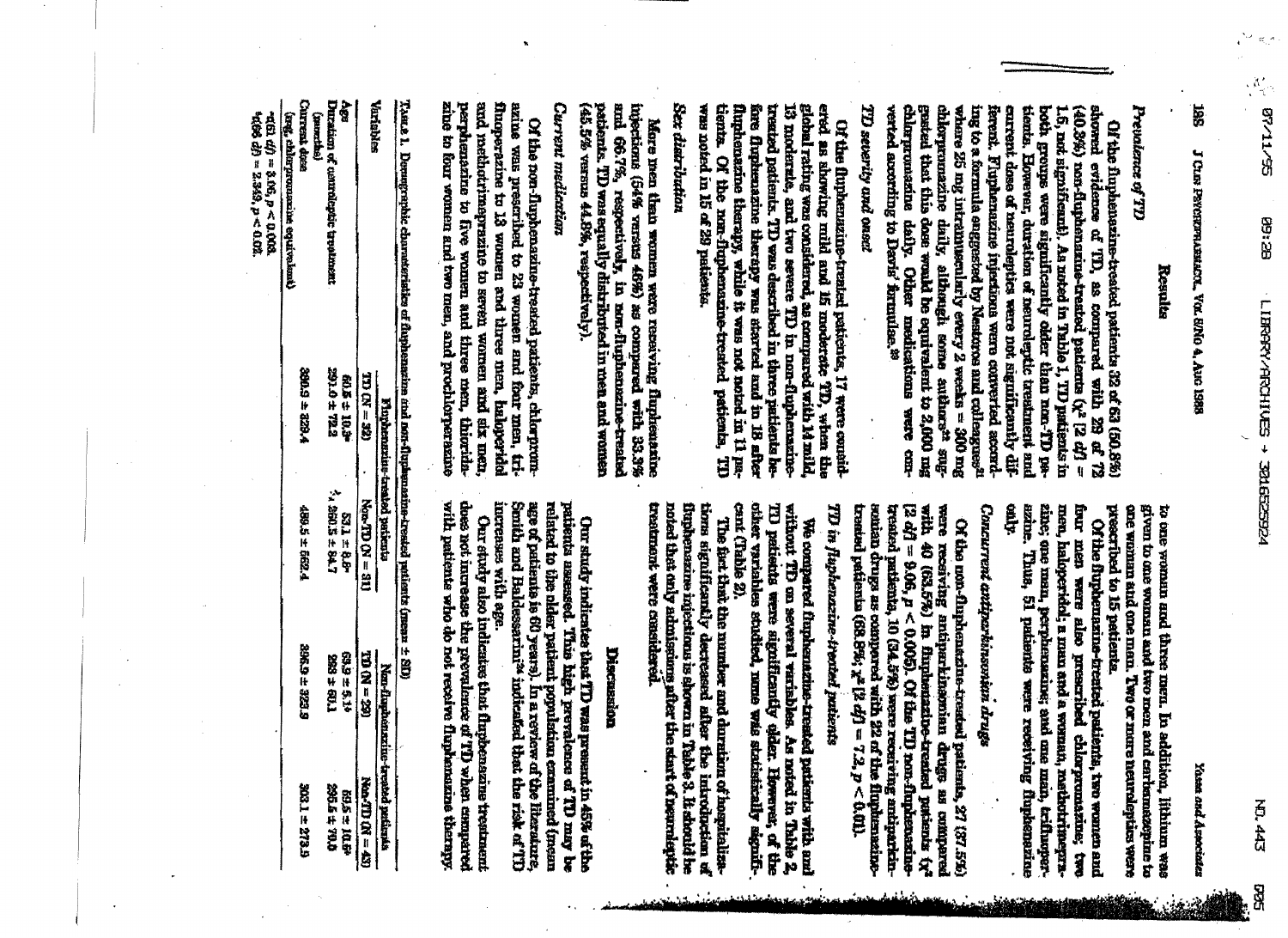$\mathcal{G}_{\lambda_{\infty}}^{(1)}$ 

## **Tardive Dyskinesia und Flagstenazine**

### J CLIN PSYCHERMARKAGE, VGI. NNO 4, AIG 1986 ä

TABLE 2. Georgeariens between franconzaine TD and non-TD prices it (mean  $\pm$  SD)

| <b>Reariable</b>                                       | <b>UD patient</b><br>$(X = M)$  |              | $\frac{\overline{X}(\overline{K} \times \overline{N})}{\overline{X}(\overline{K} \times \overline{N})}$ where $\overline{X}$ | <b>Literiz</b>                                                  |
|--------------------------------------------------------|---------------------------------|--------------|------------------------------------------------------------------------------------------------------------------------------|-----------------------------------------------------------------|
| နဲ့                                                    |                                 |              | 521±8.8<br>11.9±5.89                                                                                                         |                                                                 |
| <b>Outsides of neuro-</b>                              | $60.5 \pm 10.2$<br>138.9 ± 81.2 |              |                                                                                                                              | 1651 ወታ - 3.06, p < 0.013<br>469 ወታ - 1.6, Nev                  |
| Duration ef<br>septic (months)                         | 1653 ± 6781                     | $\mathbf{r}$ | 1615 ± 228                                                                                                                   | #54 dp = 0.44, NS                                               |
| fluphenenine<br>(months)                               |                                 |              |                                                                                                                              |                                                                 |
| Total flurmaning<br>G. chluquement<br><b>Education</b> | 1,647.1 ± 1,062.1               |              | <b>SAR.E ± B.BAS</b>                                                                                                         | <b>461 dp = 163, NS</b>                                         |
| <b>Eligitist dose (mg)</b>                             |                                 |              |                                                                                                                              |                                                                 |
|                                                        | <b>227±225</b><br>205±16        |              | 605±34.1<br>195±18.2<br>28,7±22.2                                                                                            |                                                                 |
| Lowest dose (nag)<br>Current dose (mg)                 | 25.8 ± 85.9                     |              |                                                                                                                              | 460 40 = 0.221, NS<br>460 40 = 0.2212, NS<br>460 40 = 0.474, NS |
|                                                        |                                 |              |                                                                                                                              |                                                                 |

WS, not significant

TABLE 3. Number and durigion of admissions before and efter flupburszine

|                                                                                                                                                                                                                                | <b>The finances of the State</b> |               | After flupbenating |                 |
|--------------------------------------------------------------------------------------------------------------------------------------------------------------------------------------------------------------------------------|----------------------------------|---------------|--------------------|-----------------|
|                                                                                                                                                                                                                                |                                  | <b>Hun-TD</b> |                    | Ner-TD          |
| No. of sidentications                                                                                                                                                                                                          |                                  | 402777        | 40±04              | <b>ADI #EI</b>  |
| Montry at actinal                                                                                                                                                                                                              | 134±231+                         | 经日本行政         | <b>09150g</b>      | <b>FAILT-07</b> |
| $\sim$ 60 de 10 de 10 de 10 de 10 de 10 de 10 de 10 de 10 de 10 de 10 de 10 de 10 de 10 de 10 de 10 de 10 de 10 de 10 de 10 de 10 de 10 de 10 de 10 de 10 de 10 de 10 de 10 de 10 de 10 de 10 de 10 de 10 de 10 de 10 de 10 de |                                  |               |                    | 医子宫下的 医腹膜       |

 $\sim 4000 \times 1000 \times 1000 \times 1000 \times 1000 \times 1000 \times 1000 \times 1000 \times 1000 \times 1000 \times 1000 \times 1000 \times 1000 \times 1000 \times 1000 \times 1000 \times 1000 \times 1000 \times 1000 \times 1000 \times 1000 \times 1000 \times 1000 \times 1000 \times 1000 \times 1000 \times 1000 \times 1000 \times 1000 \times 1000 \times 1000 \times$ 

oral neuroleptics.<sup>18</sup>, as as were reported <sup>11-8</sup> In addition, ecvered recent re-riew ar-This confirms other studies in which negative results tics do not increase the risk of TD when compared with ticles have came to the conduction that depot neurolep-

mask TD more than depot meanweptics. depot fluphenexine petients. Thus, oral medication may leptic discontinuation in crally treated parlents than in found a higher rate of new TD movements after neuromore than dosage once a day. Leviue and associates<sup>ss</sup> is complete. Jeste and continuous<sup>55</sup> found that neuroleptics to the state of TD abnormal movements once the sufficient ethilogy for TD ferentially influence the masking (i.e., suppression) of tients. It is also possible that depot and oral drugs difpleams levels of neuroleptins in TD and non-TD pa-Kimber and associates,<sup>34</sup> who found no difference in Tune and associates, a Fairbairn and associates, a and vation was recently confirmed by Yesnesge and colin TD patients more than in control subjects. This obsex-Also, depot and oral neurolaptics may have different<br>pharmaxokinetic effects because of variations in drug leagues.<sup>n</sup> However, this finding was not confirmed by that oral neurolegitos increase serum neuroleptic iseels metabulism or sheerphinn. Jeste and cosmitints<sup>30</sup> found pucification, may be mare exposed to mare medication. neuraleptics reduce noncomplismes; thus, users of depot cated in the development of TD. They helieve that depot the reasons that depot neuroleptics have been impli-Navigensiern and assemines<sup>s</sup> have recently reviewed

*दीर्ममा कुल्ला* कुल

 $\mathcal{A}_\mathcal{A}$ 

**SURFACTA PROP** 

anticholinergic drugs have no effect on the risk of TD, w though according to a recent review of the literature, tic antiparkineonian drugs is warranted or not, alother studies.<sup>37</sup> Unfortunately, we did not measure the thus we could not indicate whether the use of prophylacprevalence of parkineonian symptoms in both groups; did nun-fluphenarine-treated patiente, which confirms ceived significantly more antiperkinsonian drugs than We have found that fluphenazine-treated patients re-

tions are superior to orel medications in preventing furtion of depot injections. ther relapse.<sup>8</sup> This finding to confirmed in our study, talizations were greatly diminished after the introducwhere we found that the number and duration of baspi-Several studies have indicated that depot prepare-J,

putients. In suddition, the results of our study indicate more in flupbenezine-then in hear-fupbenezine-treated in terms of relapse and subsequent stay in hospital. that the benefite of depot injections outweigh the riste Thus, in our study, the prevalence of TD was mot found

#### **References**

. Cola 30, Gardan G, Schmichalk S. Differences in incidence of Large of the discrete of the street of the street of the street of the street of the street of the street of the street of the street of the street of particu

٣

- $\mathbf{N}$
- μ sstrimparsistic outputscutor premier<br>Cilin Payehistry 1981;42:16–22.

ť